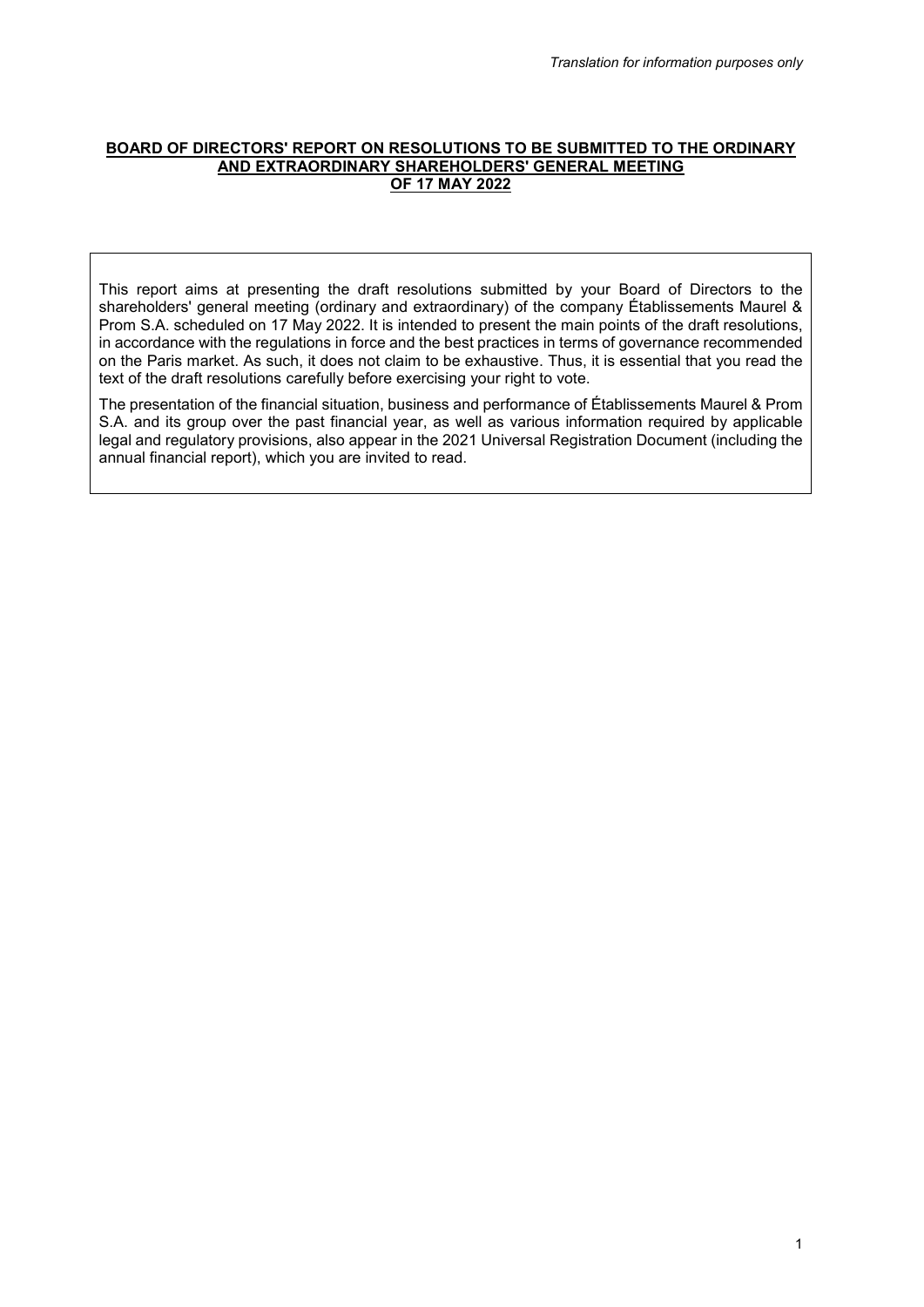Dear shareholders,

You have been asked to attend this combined shareholders' general meeting (Ordinary and Extraordinary) (the "**Shareholders' General Meeting**") of Établissements Maurel & Prom SA (the "**Company**") to submit the seventeenth resolutions set out in this report for your approval.

# **I. Resolutions within the powers of the Ordinary Shareholders' General Meeting**

# **Approval of the financial statements and allocation of the result** *(first to third resolutions)*

The Shareholders' General Meeting is first called upon to approve the company financial statements (*first resolution*) and the consolidated financial statements (*second resolution*) of your Company for the financial year ending 31 December 2021.

The Shareholders' General Meeting will be then called to allocate the result of the Company (*third resolution*).

The financial statements of your Company for the financial year ending 31 December 2021 show a profit of EUR 5,502,766.76. As the amount of the legal reserve, after allocation of the result for the financial year ending 31 December 2020, is above 10% of the share capital (i.e. EUR 15,497,199.70), it will not be proposed to the Shareholders' General Meeting to allocate a portion of the profit for the financial year 2021 to the "legal reserve" account, in accordance with the provisions of Article L. 232-10 of the French Commercial Code. Taken into account the previous "retained earnings" of EUR 158,550,948.26, it is proposed to allocate the profit for the financial year ending 31 December 2021 in the amount of EUR 13,833,152.34**[1](#page-1-0)** for the dividend distributed for the financial year ending 31 December 2021. After allocation, the balance the "retained earnings" account would amount to EUR 150,220,562.68.

It is proposed to fix the dividend at EUR 0.07 per share for each dividend bearing share.

It is also proposed to set (i) the date of the dividend's payment on 5 July 2022, (ii) the ex-dividend date on 1st July 2022 and (iii) the record date on 4 July 2022.

It is also clarified that when the gross dividend is paid to individual shareholders who are tax residents in France, the dividend is submitted to a non-liberal flat rate withholding tax (*prélèvement forfaitaire nonlibératoire*) at the overall rate of 30% including (i) the income tax at a flat rate of 12.8% (Article 117 quarter, I of the French General Tax Code) and (ii) the social contributions (including Generalized Social Contribution (CSG), the Contribution for the Reimbursement of the Social Debt (CRDS) and the solidarity levy) at a rate of 17.2%. In the year of taxation of the income, the dividend will be subject to the unique flat rate withholding tax at the overall rate of 30% (Article 200 A, 1, A-1° of the French Tax Code), to which the non-liberal flat rate withholding tax (*prélèvement forfaitaire non-libératoire*) of the same amount will be deducted, so that there will be no new taxation. Individual shareholders who are tax residents in France may, however, opt for this dividend to be taxed according to a progressive rate (Article 200 A, 2 of the French General Tax Code) upon filing the income tax return and no later than the time limit for filing such income tax return.

It is reminded that the following dividends were distributed during the last three financial years preceding the financial year 2021:

| Financial year | Number of shares giving<br>right to dividends | Dividend per share<br>(euro) | Total (in million<br>euros) |
|----------------|-----------------------------------------------|------------------------------|-----------------------------|
| 2018           | 196.241.257                                   | 0.04                         | 7,849,650.28 (1)            |
| 2019           | None                                          |                              |                             |
| 2020           | None                                          |                              |                             |

*(1) Amounts eligible to the 40% rebate benefiting natural persons with tax residence in France pursuant to article 158,3-2° of the French General Tax Code.*

<span id="page-1-0"></span>j The total amount of the distribution is calculated based on the number of dividends bearing shares as at 31 December 2021 and may vary should the number of dividend bearing shares change between 1 January 2022 and the ex-dividend date. It is specified that if, at the time of payment of this dividend, the number of treasury shares held by the Company has changed compared to that held on 31 December 2021, the fraction of the dividend relating to this variation will either increase or reduce retained earnings.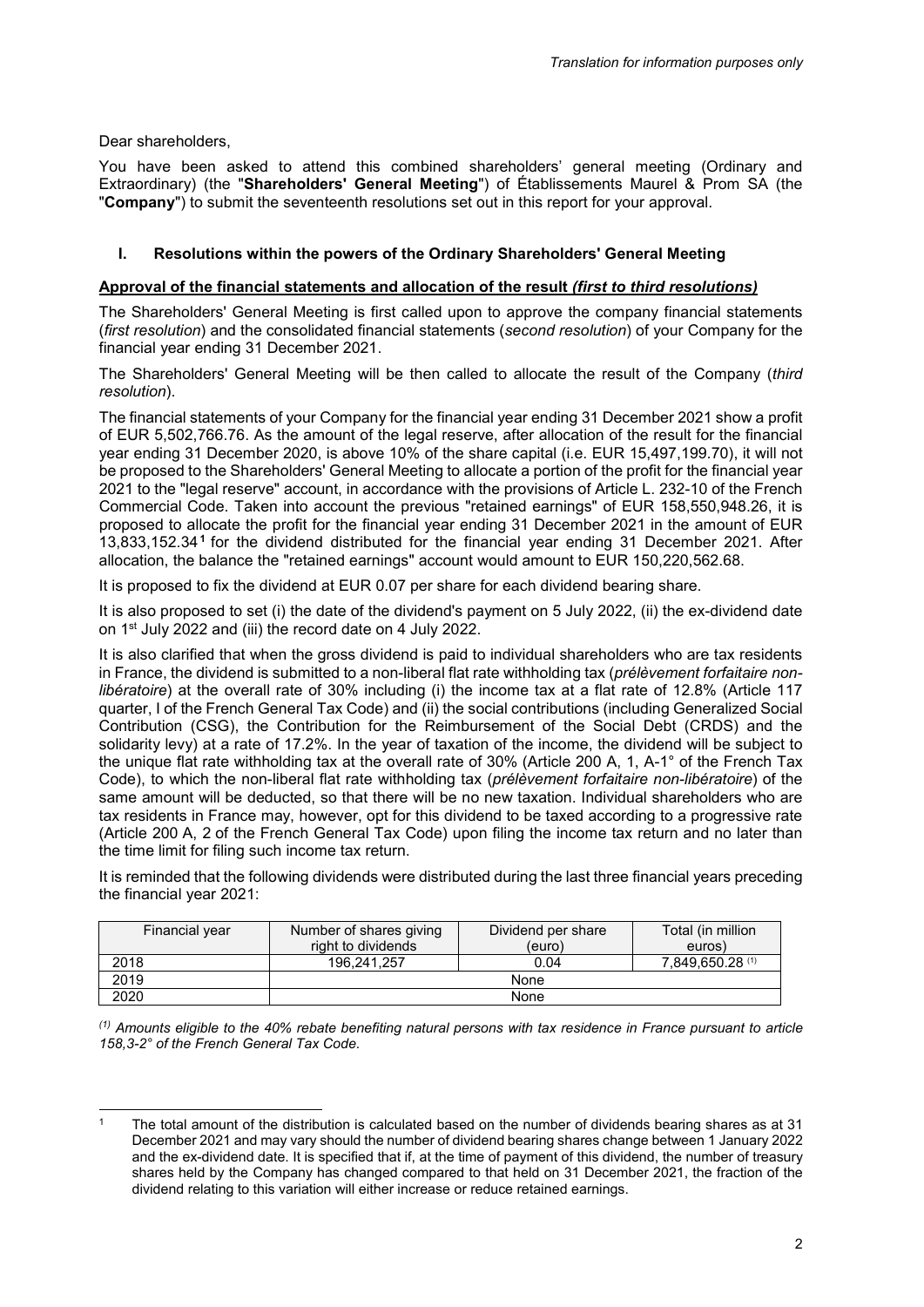# **Approval of regulated agreements** *(fourth resolution)*

Certain agreements entered into by the Company during the course of its business are subject to a specific procedure, in particular concerning agreements that may be concluded directly or indirectly between the Company and another company with which it has shared corporate officers, or between the Company and its corporate officers, or with a shareholder that holds more than 10% of the Company's share capital.

In accordance with the provisions of articles L. 225- 38 *et seq.* of the French Commercial Code, any new so-called "regulated" agreements, must be subject to prior authorisation by the Board of Directors and, after being entered into, to a special report from the Statutory Auditors, and then approval by the ordinary shareholders' general meeting. In the absence of prior authorisation by the Board of Directors, these agreements may be subject to approval by the shareholders' general meeting ruling on a special report of the statutory auditors in accordance with the provisions of article L. 225-42 paragraph 3 of the French Commercial Code.

Furthermore, in accordance with article L. 22-10-13 of the French Commercial Code, the information on the agreements or commitments mentioned in article L. 225-38 of the French Commercial code must be mentioned on the Company's website no later than the date they are entered into.

In light thereof, the Board of Directors proposes that, having regard to the Statutory Auditors' special report on the agreements referred to in Articles L. 225-38 *et seq.* of the French Commercial Code describing these transactions, you approve said special report and acknowledge that it does not mention any new agreement entered into during the financial year ending 31 December 2021 that has not already been submitted to the vote of the shareholders of the Company.

# **Appointment of Mr. Marc Blaizot as director (***fifth resolution***)**

It is proposed to the Shareholders' General Meeting to appoint, with immediate effect, Mr. Marc Blaizot as director of the Company for a period of three years which will expire at the end of the general shareholders' meeting of the Company held to vote on the financial statements for the financial year ending 31 December 2024.

Mr. Marc Blaizot is considered independent by the Board of Directors of the Company in accordance with its internal regulations and the AFEP-MEDEF Code.

As of the date of this report, dated 17 March 2022, Mr. Marc Blaizot does not hold any shares in the Company.

# *Biography of Mr. Marc Blaizot*

Mr. Marc Blaizot, 68 years old, of French nationality, has expertise in the energy sector, particularly in geology.

He is a graduate of the National School of Geology in Nancy. He began his career as a geologist at Elf in 1979, where he held various positions and focused in particular on basin evaluation, prospect generation, and then the appraisal of discoveries in Europe (Italy, Norway, United Kingdom). Appointed Exploration Manager in Angola in 1992, he led the team of geologists and geophysicists who discovered the giant Girassol field in the deep offshore.

From 1996 to 2001, he led geosciences studies for the Middle East (Syria, Iraq, Qatar) and the Far East at the Scientific and Technical Center in Pau. Head of the Exploration Arbitration Division from 2001 to 2005 and of the New Projects Division from 2005 to 2008, he specialized in the evaluation and management of the exploration portfolio, then in the selection of new permits worldwide. From 2009 to 2015, he acted as Senior Vice President of Global Exploration for Total, leading a network of more than 2,000 geoscience experts in 40 countries. He was also a director of the boards of Total Angola, Total Nigeria and Total Netherlands. From 2017 to 2019, he performed missions for the World Bank. Since 2018, he has been a director of the Avenia association. Since 2020, he also chairs the Pycasso project, a cross-border territory project (France-Spain) aiming to decarbonize local industry.

He is a member of the European Association of Geoscientists & Engineers (EAGE) and of the *Société Géologique de France* SGF.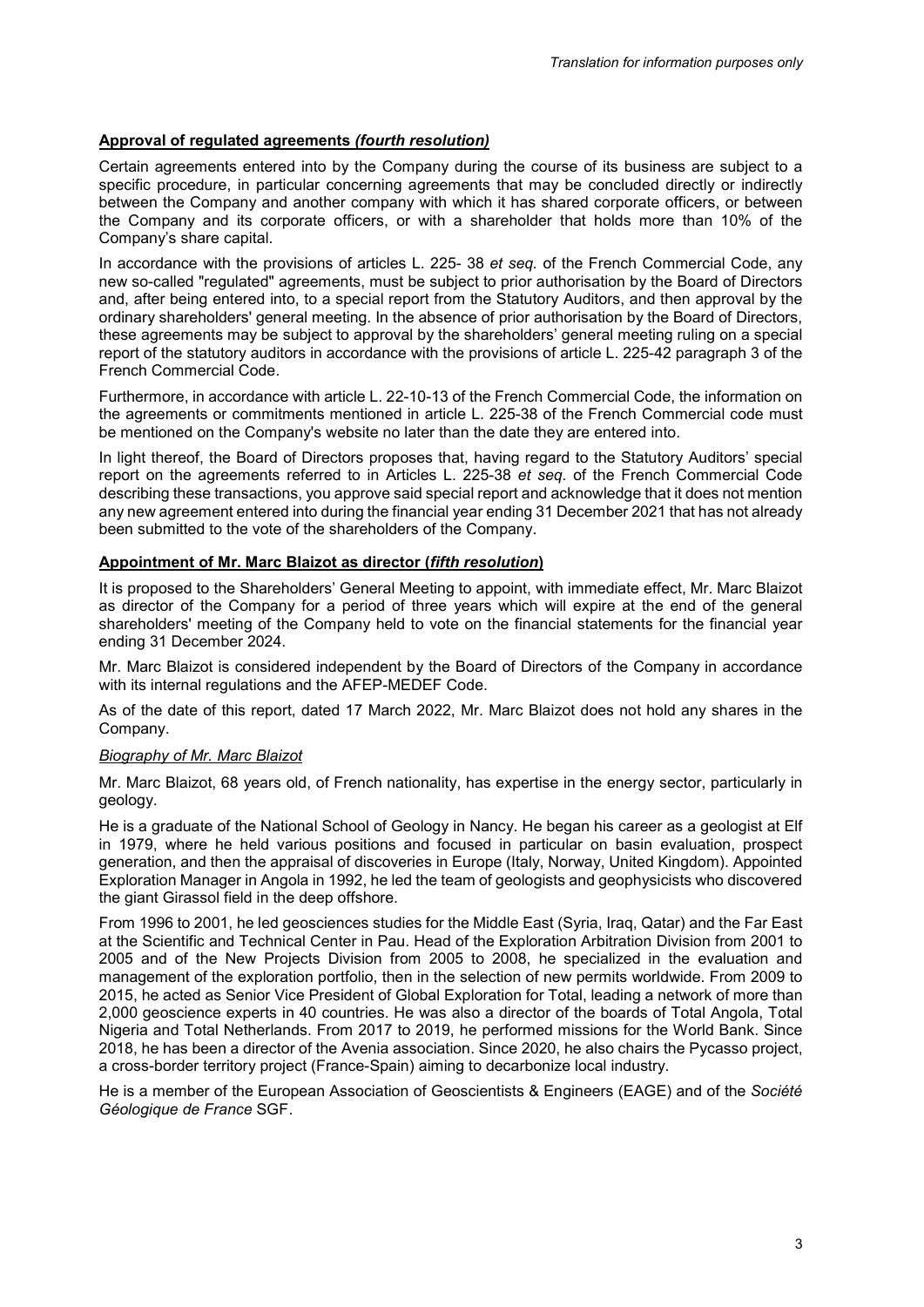# **Reappointments of two of the members of the Board of Directors** *(sixth to seventh resolutions)*

The duties of Mr. John Anis and of Mr. Harry Zen as directors of the Company are due to expire at the end of the Shareholders' General Meeting.

The Board of Directors, during its meeting of 17 March 2022, decided on the recommendation of the Appointment, Remuneration and CSR Committee, to propose to the Shareholders' General Meeting to renew Mr. John Anis' term of office as Director (*sixth resolution*) and Mr. Harry Zen's term of office as Director (*seventh resolution*), for a three year period, which will end at the end of the shareholders' general meeting called upon to vote on the financial statements for the financial year ending 31 December 2024.

Concerning the independence of the renewed directors pursuant to the criteria set forth in the Internal Rules of the Board of Directors and in the AFEP-MEDEF Code to which the Company refers, it is specified that Mr. John Anis and Mr. Harry Zen are not considered as independent because of their respective ties to PIEP, the Company's controlling shareholder.

As of the date of this report, Mr. Jonh Anis and Mr. Harry Zen do not hold any shares in the Company, it being specified that these two directors are not subject to any obligation to acquire or hold shares, in accordance with the Internal Rules of the Board of Directors[2](#page-3-0).

The reappointments of Mr. John Anis and Mr. Harry Zen would enable the Board of Directors to benefit from their respective expertise and experience as described in their biographies below.

## *Biography of Mr. John Anis*

John Anis has more than 25 years of experience in managing the operation and development of oil and gas activities in accordance with international standards acquired in a multicultural and challenging environments focusing on safety (EHS-S), management, value creation and performance.

He was graduated in 1991 from Bandung Institute of Technology (ITB) with a Bachelor's Degree in Electrical Engineering. He started his career in 1992 with Schlumberger as a wire line and logging field engineer and performed his first assignment in Japan. In 1996, he joined Total E&P Indonesie. Following his accomplishment, he was promoted to serve various positions in various countries, including France and Yemen (Yemen LNG). In 2013, John Anis was trusted to serve as Vice President of Field Operations at Total E&P Indonesie, delivering production of the biggest gas producer in Indonesia. In January 2018, he became Executive Vice President of Operations & East Kalimantan District Manager and was named General Manager of PT Pertamina Hulu Mahakam as of 1 April 2018. He has extensive experience in various foreign companies. Since June 2020, John Anis has also been President Director at Pertamina Internasional EP.

Since 18 January 2021, Mr. John Anis is also member of the Appointment, Remuneration and CSR Committee.

# *Biography of Mr. Harry Zen*

Mr. Harry Zen has more than 25 years of experience in the banking and financial industry.

He graduated with an MBA in "Corporate Finance and Financial Institutions and Markets" from the State University of New York at Buffalo in 1996. In 1993, he began his career at City Bank NA where he was promoted to Assistant Vice President. Between 2001 and 2015, he held several positions: Co-Head of Investment Banking at PT Bahana Securities, Director of Barclays Capital and President Director of PT Credit Suisse Securities. From 2016 to 2020 he was President commissioner of PT Graha Sarana Duta (Telkom Property), Commissioner of PT Telemunikasi Selular (Telkomsel) and at the same time CFO of PT Telkom Indonesia (Persero) Tbk. Since June 2020, he has been holding the position of CFO of PT Pertamina Hulu Energi.

<span id="page-3-0"></span><sup>-</sup> $2$  The obligation for corporate officers to hold shares provided for in the internal regulations of the Company does not apply to directors representing the Company's controlling shareholder.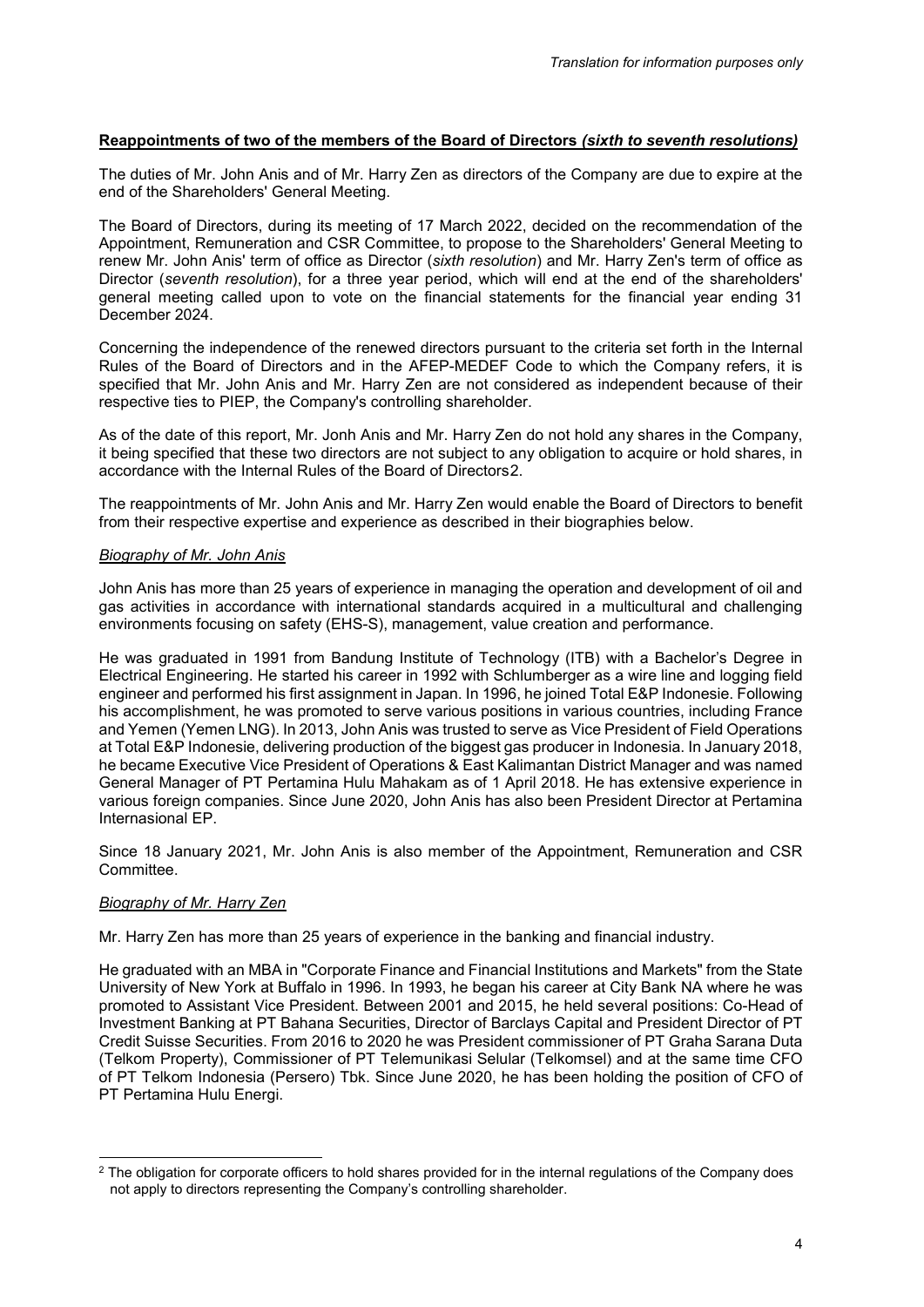Mr. Harry Zen has received numerous awards "Best CFO in compliance and Governance", "CFO BUMN Award 2019", "Asia's Best CFO"," 9th Asian Excellence Award 2019"," Finance Asia's Best CFO 2018", "Finance Asia's Best Managed Companies 2018", "Asia's Best CFO"," 8th Asian Excellence Award 2018".

Since 18 January 2021, Mr. Harry Zen is also member of the Audit Committee.

### **Approval of the information relating to the compensation paid during or awarded in respect of the financial year ending on 31 December 2021 to the corporate officers –** *ex-post* **vote (***eighth resolution***)**

In line with the provisions of Articles L. 22-10-9 et L. 22-10-34, I of the French Commercial Code, the Shareholders' General Meeting decides on the draft resolution concerning the information relating to the components of the compensation paid or awarded to the corporate officers during the previous financial year (*ex-post vote*).

The information required by Article L. 22-10-9 of the French Commercial code, relating to compensation paid to the directors for the financial year ending 31 December 2021 pursuant to the compensation policy 2021 approved by the shareholders' general meeting of 18 May 2021 in respect of the thirteenth resolution are presented in the Company's 2021 Universal Registration Document, chapter 3 "Corporate Governance", section 3.2.3.2 "Non-executive corporate officers", "Summary table of compensation allocated to non-executive officers (AMF table n°3)".

The information required by Article L. 22-10-9 of the French Commercial code, relating to the compensation paid to the Chairman of the Board of Directors and to the Chief Executive Officer for the financial year ending 31 December 2021 pursuant to the 2021 compensation policies approved by the shareholders' general meeting of 18 May 2021 under its fourteenth and fifteenth resolutions are presented in the Company's universal registration document for the financial year ending on 31 December 2021, chapter 3 "Corporate Governance", section 3.2.3.1 "Executive corporate officers", subsection B) "Compensation components of the Chairman of the Board of Directors and of the Chief Executive Officer for the last two financial years", section "Shareholders' vote on the compensation components paid during or awarded to executive corporate officers in respect of the financial year ending on 31 December 2021".

### **Approval of the compensation components paid during or awarded in respect of the financial year ending on 31 December 2021 to Mr. Aussie B. Gautama, Chairman of the Board of Directors, for the period from 1rst January 2021 to 18 January 2021–** *ex-post* **vote (***ninth resolution***)**

In line with the provisions of Article L. 22-10-9 et L. 22-10-34, II of the French Commercial Code, when the shareholders' general meeting has decided on the compensation policy for corporate officers pursuant to Article L. 22-10-8 of the French Commercial Code, during the previous financial year (*exante* vote), it is called upon to approve the fixed, variable and exceptional components of the total compensation and benefits of any kind paid during or awarded to the executive corporate officers during the following financial year for the previous financial year (*ex-post* vote).

The compensation paid during or awarded to Mr. Aussie B. Gautama as the Chairman of the Board of Directors in respect of the financial year ending 31 December 2021 for the period from 1rst January 2021 to 18 January 2021 pursuant to the 2021 compensation policy approved by the shareholders' general meeting of 18 May 2021 under its fourteenth resolution are presented in the summary tables inserted in the Board of Directors' report on corporate governance and appearing in the Company's universal registration document in respect of the financial year ending 31 December 2021, chapter 3 "Corporate Governance", section 3.2.3.1 "Executive corporate officers", subsection B) "Compensation components of the Chairman of the Board of Directors and of the Chief Executive Officer for the last two financial years", section "Shareholders' vote on the compensation components paid or awarded to executive corporate officers in respect of the financial year ending on 31 December 2021", subsection "Mr. Aussie B. Gautama".

As such, based on this information, you are requested to approve the fixed, variable and exceptional components of the total compensation and benefits of any kind paid during or awarded in respect of the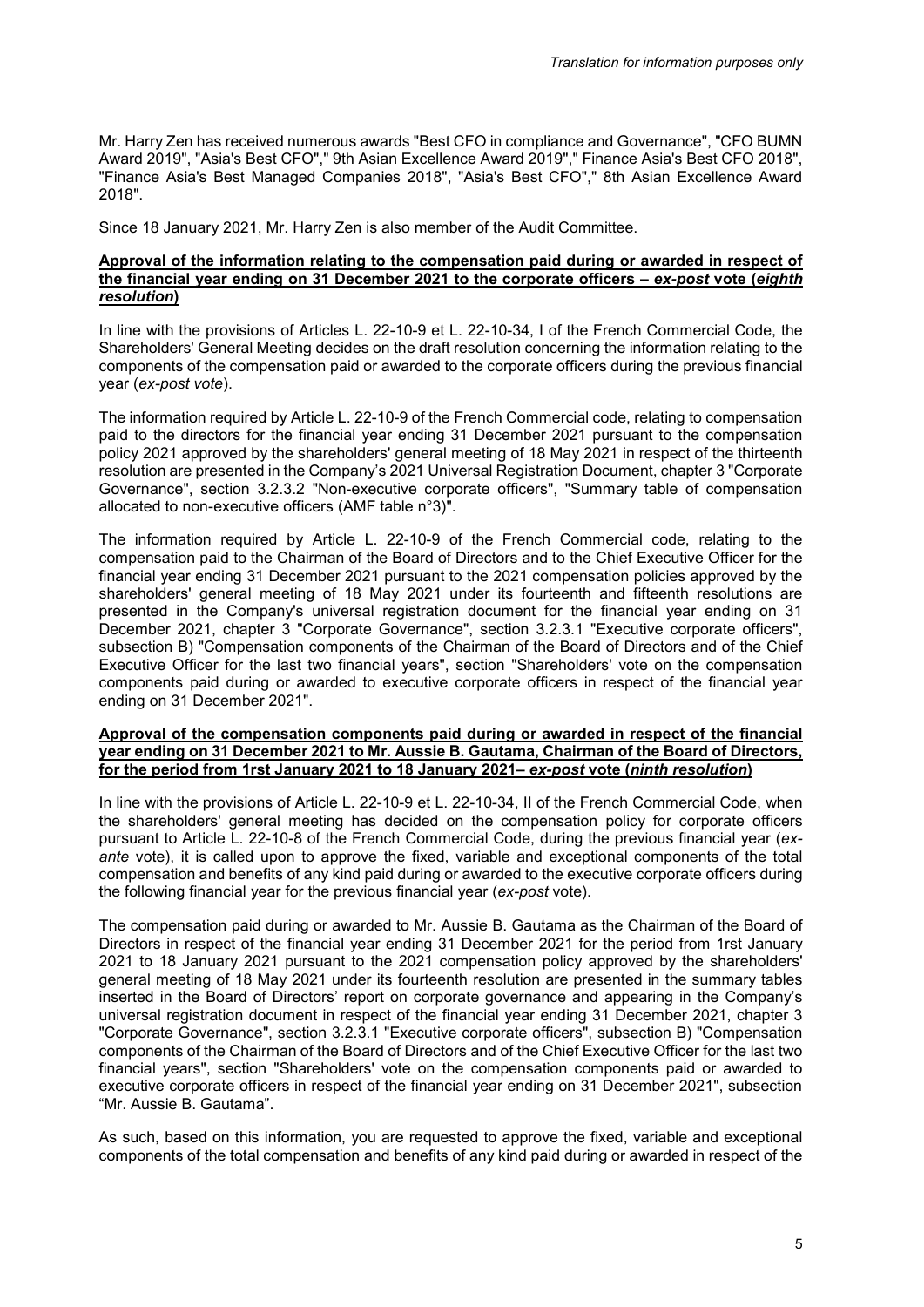financial year 2021 pursuant to the compensation policy 2021 to Mr. Aussie B. Gautama, Chairman of the Board of Directors for the period from 1<sup>rst</sup> January 2021 to 18 January 2021.

#### **Approval of the compensation components paid during or awarded in respect of the financial year ending on 31 December 2021 to Mr. John Anis, Chairman of the Board of Directors, for the period from 19 January 2021 to 31 December 2021 –** *ex-post* **vote (***tenth resolution***)**

In line with the provisions of Article L. 22-10-9 et L. 22-10-34, II of the French Commercial Code, when the shareholders' general meeting has decided on the compensation policy for corporate officers pursuant to Article L. 22-10-8 of the French Commercial Code, during the previous financial year (*exante* vote), it is called upon to approve the fixed, variable and exceptional components of the total compensation and benefits of any kind paid or granted to the executive corporate officers during the following financial year for the previous financial year (*ex-post* vote).

The compensation paid during or awarded to Mr. John Anis as Chairman of the Board of Directors in respect of the financial year ending 31 December 2021 for the period from 19 January 2021 to 31 December 2021 pursuant to the 2021 compensation policy approved by the shareholders' general meeting of 18 May 2021 under its fourteenth resolution are presented in the summary tables inserted in the Board of Directors' report on corporate governance and appearing in the Company's universal registration document with respect to the financial year ending 31 December 2021, chapter 3 "Corporate Governance", section 3.2.3.1 "Executive corporate officers", subsection B) "Compensation components of the Chairman of the Board of Directors and of the Chief Executive Officer for the last two financial years", section "Shareholders' vote on the compensation components paid or awarded to executive corporate officers for the financial year ending on 31 December 2021", subsection "Mr. John Anis".

As such, based on this information, you are requested to approve the fixed, variable and exceptional components of the total compensation and benefits of any kind paid during or awarded in respect of the financial year 2021 pursuant to the compensation policy 2021 to Mr. John Anis, Chairman of the Board of Directors for the period from 19 January 2021 to 31 December 2021.

### **Approval of the compensation components paid during or awarded in respect of the financial year ending on 31 December 2021 to the Chief Executive Officer –** *ex-post* **vote (***eleventh resolution***)**

In line with the provisions of Article L. 22-10-9 et L. 22-10-34, II of the French Commercial Code, when the shareholders' general meeting has decided on the compensation policy for corporate officers pursuant to Article L. 22-10-8 of the French Commercial Code, during the previous financial year (*exante* vote), it is called upon to approve the fixed, variable and exceptional components of the total compensation and benefits of any kind paid or granted to the executive corporate officers during the following financial year for the previous financial year (*ex-post* vote).

The compensation paid during or awarded to the Chief Executive Officer in respect of the financial year ending 31 December 2021 pursuant to the 2021 compensation policy are presented in the summary tables inserted in the Board of Directors' report on corporate governance and appearing in the Company's universal registration document relating to the financial year ending 31 December 2021, chapter 3 "Corporate Governance", section 3.2.3.1 "Executive corporate officers", subsection B) "Compensation components of the Chairman of the Board of Directors and of the Chief Executive Officer for the last two financial years", section "Shareholders' vote on the compensation components paid or awarded to executive corporate officers for the financial year ending on 31 December 2021", subsection "Mr. Olivier de Langavant".

As such, based on this information, you are requested to approve the fixed, variable and exceptional components of the total compensation and benefits of any kind paid during or awarded in respect of the financial year ending 31 December 2021 pursuant to the 2021 compensation policy to Mr. Olivier de Langavant, Chief Executive Officer of the Company.

It is recalled that the variable and exceptional compensation items granted in respect of the financial year ending 31 December 2021 pursuant to the compensation policy 2021, may only be paid to the appropriate executive corporate officers if these resolutions are approved by your Shareholders' General Meeting.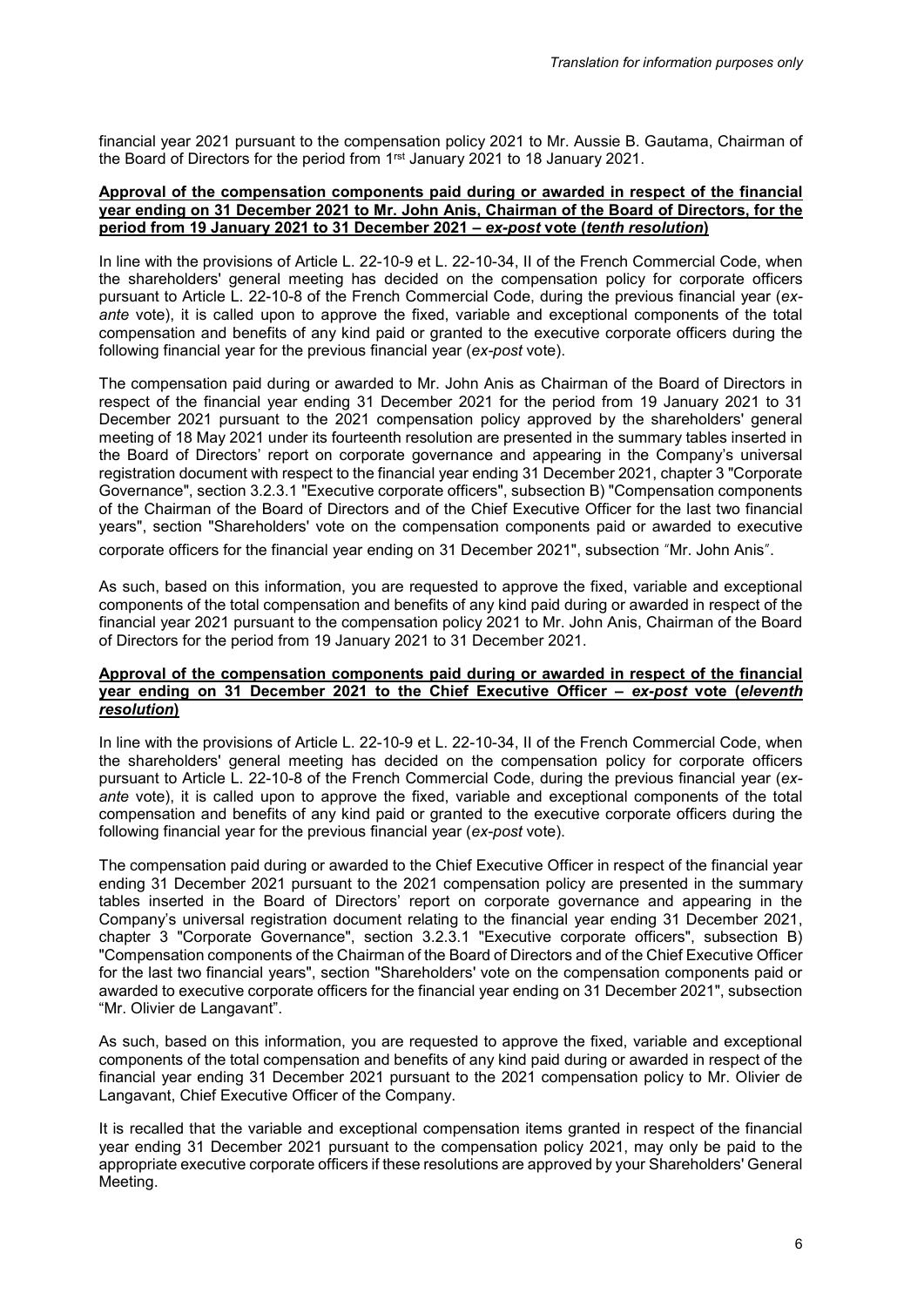# **Approval of the compensation policy of the directors (***twelfth resolution***)**

You are requested to approve, pursuant to Article L. 22-10-8 of the French Commercial Code, the compensation policy applicable to the directors for the financial year ending 31 December 2022 presented in the report of the Board of Directors on corporate governance and appearing in the Company's universal registration document for the financial year ending 31 December 2021, chapter 3 "Corporate Governance",section 3.2.3.2 "Non-executive corporate officers", subsection A) "Compensation policy of the Directors for the financial year 2022".

### **Approval of the components of the compensation policy of the Chairman of the Board of Directors and the Chief Executive Officer (***thirteenth and fourteenth resolutions***)**

You are hereby requested to approve, in accordance with Article L. 22-10-8 of the French Commercial Code, the principles and criteria for determining, distributing and allocating the fixed, variable and exceptional components of the total compensation and benefits of any kind awarded in respect of the financial year ending 31 December 2022 (i) to the Chairman of the Board of Directors (*thirteenth resolution)* as set out in the Board of Directors' report on corporate governance and contained in the Company's universal registration document for the financial year ending 31 December 2021, chapter 3 "Corporate Governance", section 3.2.3.1 "Executive corporate officers", subsection C) "Principles and criteria for determining, distributing and allocating the fixed, variable and exceptional components of the total compensation and benefits of all kinds to be awarded to the Chairman of the Board of Directors and the Chief Executive Officer in respect of the 2022 financial year", section "Compensation policy of the Chairman of the Board of Directors, non-executive corporate officer for the financial year 2022" and (ii) to the Chief Executive Officer (*fourteenth resolution*) as set out in the Board of Directors' report on corporate governance and contained in the Company's universal registration document for the financial year ending 31 December 2021, chapter 3 "Corporate Governance", section 3.2.3.1 "Executive corporate officers", subsection C) "Principles and criteria for determining, distributing and allocating the fixed, variable and exceptional components of total compensation and benefits of all kinds to be awarded to the Chairman of the Board of Directors and the Chief Executive Officer in respect of the 2022 financial year", section "Compensation policy of the Chief Executive Officer, executive corporate officer for the financial year 2022".

# **Share Buyback Programme** *(fifteenth resolution***)**

Companies whose shares are admitted to trading on a regulated market may set up share buyback programmes for treasury shares, subject to the pursuit of a number of pre-established objectives, specifically set out by the applicable French and European legislative and statutory provisions.

As the authorisation granted by the shareholders' general meeting of 18 May 2021 to your Board of Directors expires during the financial year 2022, it is proposed to your Shareholders' General Meeting that such authorisation be renewed, thus allowing the Board of Directors to operate in relation to the Company's shares in specific situations, in particular to ensure the hedging of stock option plans or bonus share plans, the delivery of shares upon the exercise of rights attached to securities granting access to capital, the holding and subsequent delivery of shares in connection with external growth transactions, the cancellation of all or part of the securities bought back (in accordance with the twentyseventh resolution), or the operation of the market for the Company's shares as part of a liquidity agreement in line with the Code of Ethics recognised by the French Financial Market Authority (*Autorité des marchés financiers*).

The maximum buyback price is set at EUR 5 per share (excluding acquisition costs) and the maximum number of shares to buy or acquire corresponds to 10% of the Company's share capital or 5% of the share capital in terms of shares acquired to be held and subsequently delivered for payment or exchange as part of a merger, demerger, contribution or external growth transaction, at any time, with adjustments made as required following the operations affecting it after this Shareholders' General Meeting. The maximum amount of funds that the Company may devote to this buyback programme is EUR 100,630,785 (excluding acquisition costs). It is made clear that, in accordance with the applicable legislative provisions, the Company may not hold more than 10% of its share capital.

The authorisation granted to the Board of Directors may be used at any time. However, the Board of Directors may not, unless with the prior authorisation of the Shareholders' General Meeting, make use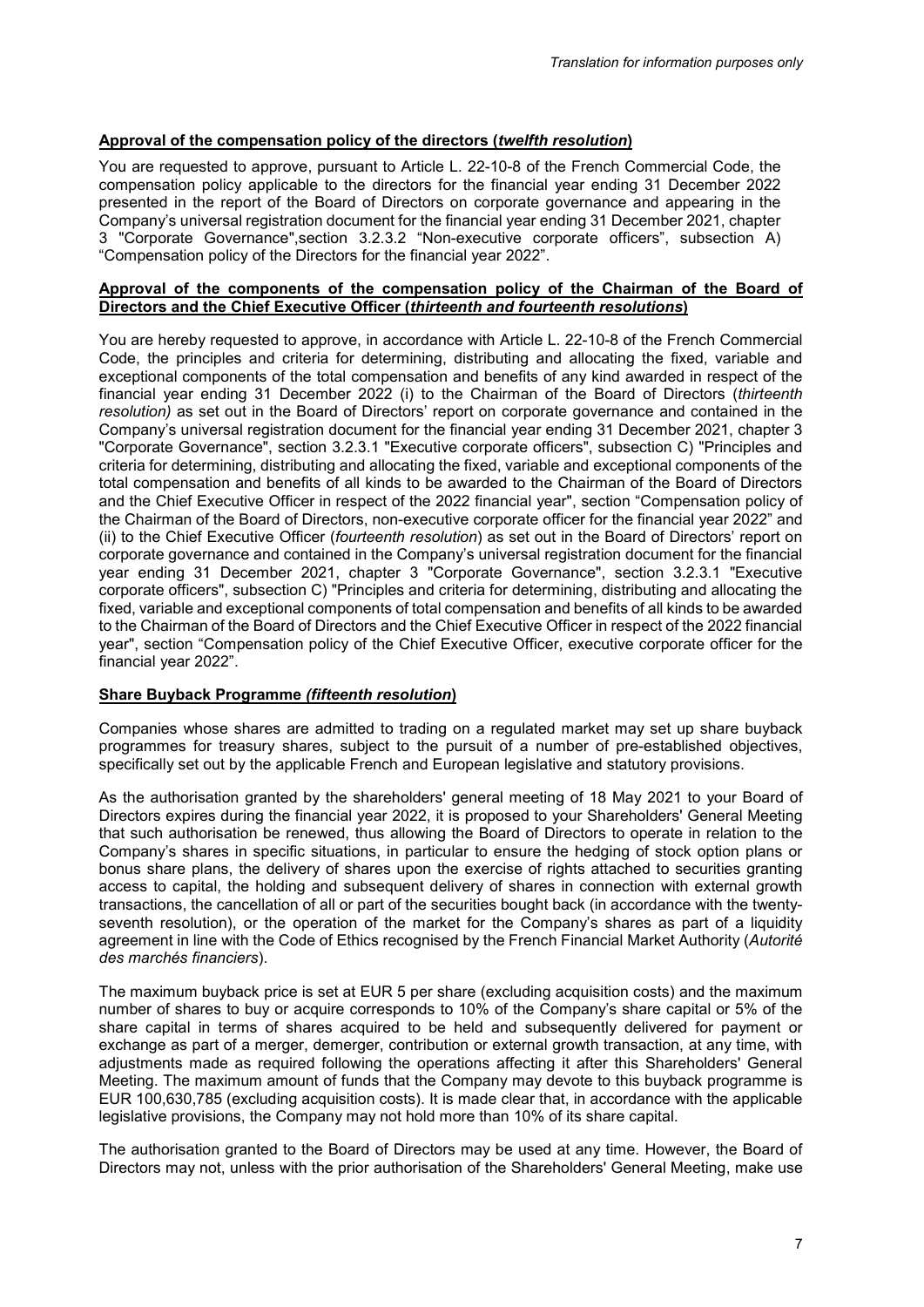of this delegation as and when a third party makes a draft public offering for the Company's securities, until the end of the offer period.

The authorisation is granted for a period of 18 months from the date of this Shareholders' General Meeting and renders ineffective, as of the same date, for the unused portion on the date of this Shareholders' General Meeting, the authorisation granted by the shareholders' general meeting of 18 May 2021 pursuant to its sixteenth resolution.

### **Powers to carry out legal formalities (***seventeenth resolution***)**

The Board of Directors proposes that you grant full powers to complete all formalities required by law as a result of the Shareholders' General Meeting.

## **II. Resolution within the powers of the extraordinary shareholders' meeting**

### **Allocation of free shares to employees and/or corporate officers of the Company and its subsidiaries, entailing the waiver by shareholders of their preferential subscription rights (***sixteenth resolution***)**

## Object

This authorization would enable the Company to reward the employees and/or corporate officers of the Company and the Maurel & Prom group for their contribution to the development of its business and to associate them with its performance by granting them free shares.

This new resolution is intended to replace the previous resolution which had the same purpose, and which was approved by the shareholders' general meeting of 18 May 2021 under its twenty-fifth resolution.

On 3 August 2021, the Board of Directors used this authorisation to grant free shares to employees for a total of 1,454,683 shares and performance shares (*actions de performance*) to the Chief Executive Officer for a total of 227,387 shares (further details on these operations are provided within the Company's universal registration document for the financial year ending 31 December 2021, chapter 3 "Corporate Governance", section 3.2.3.1 "Executive Directors", sub-section "B) Elements of the compensation of the Chairman of the Board of Directors and the Chief Executive Officer for the last two financial years", heading "Comparative tables between compensation elements for the financial years 2020 and 2021", sub-heading "History of free share allocations (AMF table n°9)").

Considering the use of the authorisation above mentioned, the balance of shares that may still be allocated under the existing resolution is 4,355,777 shares. In order to enable the Company to meet its obligations to grant free shares under the future plans set up by the Company, both to employees and to corporate officers of the Company, it is proposed to the Shareholders' General Meeting to renew the resolution intended to associate employees and corporate officers with the share capital of the Company by authorising the Board of Directors to allocate or issue free shares to them.

### Conditions of implementation

The allocation of the shares to their beneficiaries would become definitive at the end of a minimum vesting period of one (1) year, it being specified that the minimum holding period may not then be less than one (1) year from the final allocation of the said shares. To the extent that the vesting period of an award is at least two (2) years, the Board of Directors may not impose any retention period for the shares in question. It is specified that the allocation will be definitive in advance and that the shares may be freely sold in the event of the death of the beneficiary or disability corresponding in France to the classification in the second or third of the categories provided for in article L. 341-4 of the Social Security Code, and under the conditions set out by the Board of Directors, the allocation may become final by anticipation and the shares may be transferred without restriction in the event of a retirement at the legal retirement age.

With regard to the shares to be issued, a share capital increase by incorporation of reserves, profits, share premiums or any other amounts that may be capitalised would be carried out at the end of the acquisition period in order to deliver the shares allocated to the beneficiaries. This issue would entail the waiver by the shareholders, in favour of the beneficiaries of the allocation, of (i) the amounts thus